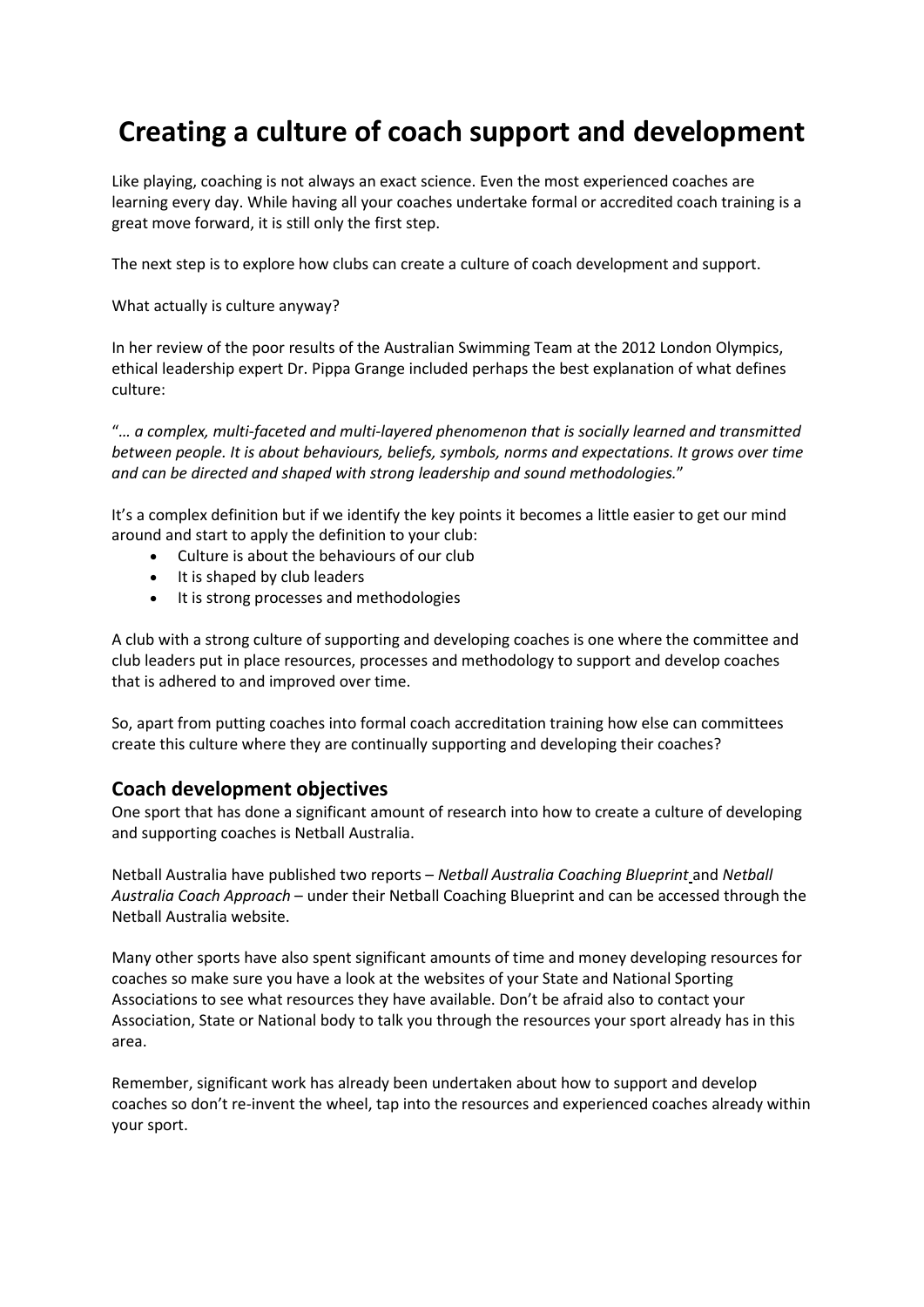# **Netball Australia – Four steps of coach development and support**

Netball Australia have broken their coach development strategy down into four steps:

- Recruit
- Train
- Support
- **Retain**

While your club is likely to apply this framework differently to Netball Australia as they are coming at the coach development from a whole of sport perspective, the principles are easily transferable to club level.

### **Recruit**

When recruiting coaches it is important to understand that most are simply volunteers and as such will have the same barriers and apprehensions as any other volunteer.

The *Market Segmentation for Sports Participation – Volunteers 2012 -2013* Research commissioned by the Australian Sports Commission explored how "to develop targeted and effective volunteer recruitment and retention strategies … by understanding the attitudes, motivators, needs and barriers that underlie the decision of Australians to volunteer in sport …"

One of the biggest barriers to volunteering identified in the research was the emotional barrier that people often felt a fear, shyness and uncertainty about their ability to undertake the role successfully.

People not knowing how to undertake a volunteer role is a major barrier and when you consider the responsibilities of a coach it is little wonder that many people are daunted and subsequently decline to take up a position because they are unsure how to undertake the role successfully.

So it is really important for clubs when recruiting coaches that clubs allay the initial fear, shyness and uncertainty of the potential coach by not only having a clear understanding of the role and its expectations, but that they also have a clear vision of how the club will train, develop and support the coach on their coaching journey.

Not only does a great culture of coach support and development overcome the very common emotional barriers many coaches have, but it also significantly raises the profile of coaching within the club. Again this will make it significantly easier to recruit coaches year-on-year and develop your club's recruitment pathway.

#### **Train**

The second stage of the Netball Australia Coach Development objectives is to train the coaches. We have already covered formal accreditation training programs [\(which](https://sportscommunity.com.au/club-member/the-committees-role-in-coach-development/coach-accreditation-courses-important/) you can find here) and qualifications offered by most sports but this once off training should not be the end of your club coach training program.

Your club's internal coach training and development can be undertaken in many different ways but ideally your strategy would include the following:

- Induction
- Ongoing training on the different facets of their role
- Review and feedback by more experienced coaches